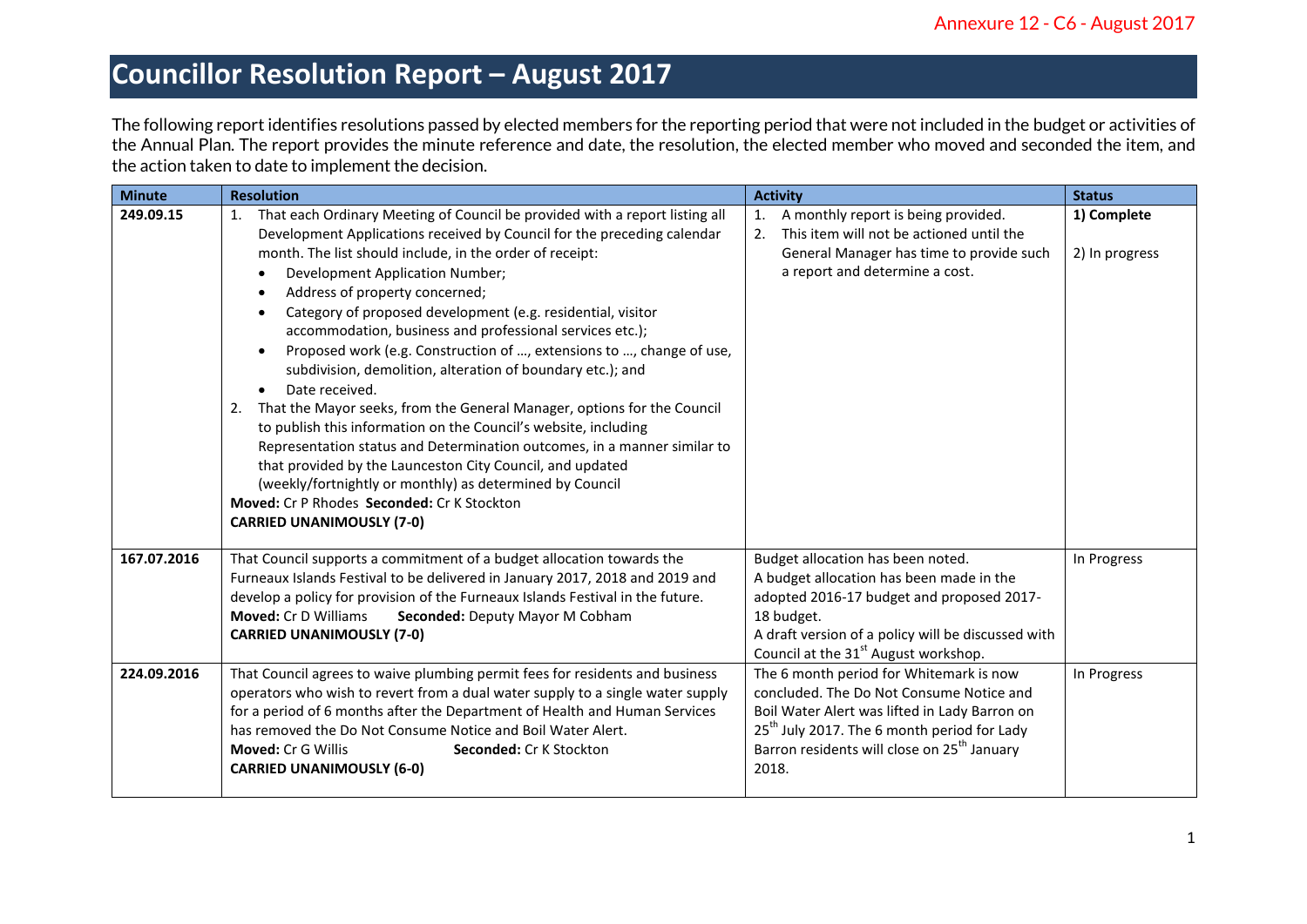| <b>Minute</b> | <b>Resolution</b>                                                                                                                                                                                                                                                                                                                                                                  | <b>Activity</b>                                                                                                                                                                                                                                                                                                                                                                                                                                             | <b>Status</b> |
|---------------|------------------------------------------------------------------------------------------------------------------------------------------------------------------------------------------------------------------------------------------------------------------------------------------------------------------------------------------------------------------------------------|-------------------------------------------------------------------------------------------------------------------------------------------------------------------------------------------------------------------------------------------------------------------------------------------------------------------------------------------------------------------------------------------------------------------------------------------------------------|---------------|
| 247.10.2016   | That Council supports the fourth option contained in the Flinders Island Waste<br>Management Feasibility Report and proceeding in accordance with the<br>recommendations.<br><b>Moved: Cr D Williams</b><br>Seconded: Deputy Mayor M Cobham<br><b>CARRIED UNANIMOUSLY (7-0)</b>                                                                                                    | Tender documents have been released,<br>submissions received and processed. Updates<br>provided at May, June and August 2017<br>Workshops. Preferred contractor identified<br>and report recommending same adopted at the<br>June 2017 Council Meeting. Additional financial<br>advice being obtained. Discussions to update<br>the new owners of the preferred contractor<br>have commenced. Refer 155.06.2017 for<br>ongoing actions.                     | In progress   |
| 250.10.2016   | That Council directs the Acting General Manager to:<br>have the current tank inspected to determine what is required for compliance;<br>and scope out the project and the associated costs of delivering a Business Case<br>for the Aviation Fuel Storage Facility; and report back to Council.<br>Moved: Cr G Willis<br>Seconded: Cr P Rhodes<br><b>CARRIED UNANIMOUSLY (6-0)</b> | Inspection and report completed. Discussions<br>with Sharp Airlines commenced.                                                                                                                                                                                                                                                                                                                                                                              | In progress   |
| 251.10.2016   | That Council directs the Acting General Manager to scope out the project and<br>the associated costs of delivering a Business Case for the Airport Hangars and<br>report back to Council.<br><b>Moved: Cr D Williams</b><br>Seconded: Cr K Stockton<br><b>CARRIED UNANIMOUSLY (7-0)</b>                                                                                            | A report was prepared and discussed at the<br>March 2017 Council workshop. Implementation<br>of survey and leases is being undertaken. A<br>mini access plan will also be required. Matter to<br>be considered as part of a wider Airport<br>Business Case. Summary of Fees and Charges<br>outlined at June 2017 Workshop and<br>commercial-in-confidence report provide to<br>Councillors. Further update provided at the<br>August 2017 Council workshop. | In progress   |
| 287.11.2016   | That the Works and Services Department also considers stabilisation of high<br>density truck turning intersections and entry points.<br>Moved: Cr C Rhodes<br>Seconded: Cr P Rhodes<br><b>CARRIED UNANIMOUSLY (6-0)</b>                                                                                                                                                            | The financial and time costs of dropping the<br>stabiliser off the contracted float were too<br>much to consider stabilising small areas such as<br>intersections in the recent campaign. The<br>intersections of Memana/Lucks Rd and<br>Memana/Lackrana Rd will be included in the<br>next stabilisation program along with sections<br>of Memana Rd.                                                                                                      | Not started   |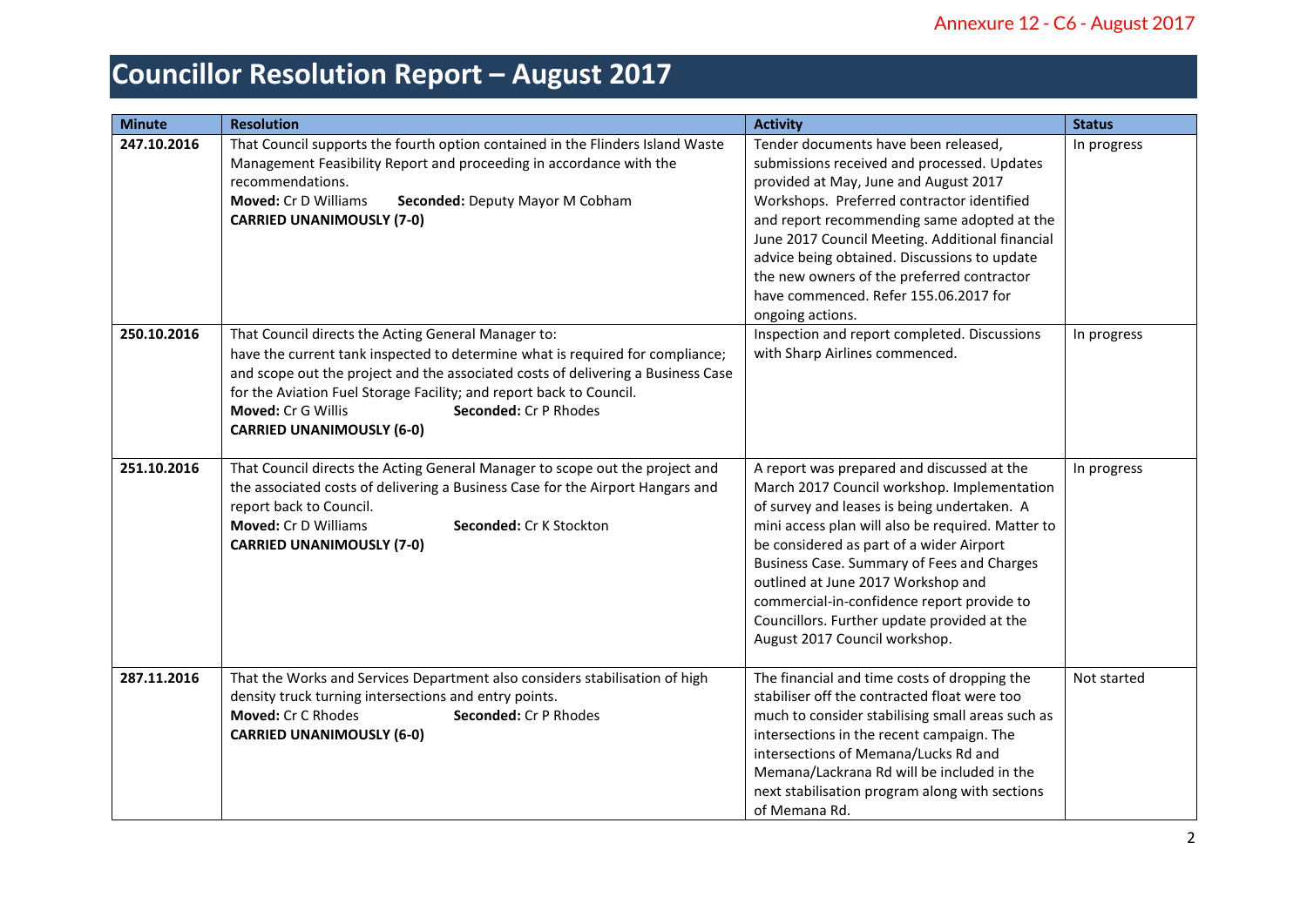| <b>Minute</b> | <b>Resolution</b>                                                                                                                                                                                                                                                                                                                                                                                                                                                                                                                                                                                                                                       | <b>Activity</b>                                                                                                                                                                                                                                                                                                                                                                                                  | <b>Status</b>                                                                                                                                        |
|---------------|---------------------------------------------------------------------------------------------------------------------------------------------------------------------------------------------------------------------------------------------------------------------------------------------------------------------------------------------------------------------------------------------------------------------------------------------------------------------------------------------------------------------------------------------------------------------------------------------------------------------------------------------------------|------------------------------------------------------------------------------------------------------------------------------------------------------------------------------------------------------------------------------------------------------------------------------------------------------------------------------------------------------------------------------------------------------------------|------------------------------------------------------------------------------------------------------------------------------------------------------|
|               |                                                                                                                                                                                                                                                                                                                                                                                                                                                                                                                                                                                                                                                         | Lady Barron/Lackrana Rd intersection is the<br>responsibility of StateGrowth and will be<br>pursued for stabilisation in that program also.                                                                                                                                                                                                                                                                      |                                                                                                                                                      |
| 292.11.2016   | That Flinders Council lobbies the relevant government agencies and Ministers to<br>amend the Bass Strait Passenger Vehicle Equalisation Scheme (BSPVES) to<br>include an intrastate component i.e. between 'mainland' Tasmania and the<br>Furneaux Group. The aim of this Notice of Motion is to benefit residents of the<br>Furneaux Islands.<br>That if deemed appropriate, depending on current shipping arrangements, the<br>General Manager liaises with King Island Council re their possible involvement<br>in changing the BSPVES to include an intrastate component.<br>Moved: Deputy Mayor M Cobham<br>Seconded: Cr G Willis<br>CARRIED (5-1) | Follows 293.11.2016                                                                                                                                                                                                                                                                                                                                                                                              | Not started                                                                                                                                          |
| 293.11.2016   | That a business plan/report outlining the advantages of and reasons for an<br>intrastate component of the BSPVES be developed by Council to support the<br>lobbying process and that a budget allocation be considered at the half yearly<br>budget review for this purpose.<br>Moved: Mayor C Cox<br><b>Seconded: Cr D Williams</b><br><b>CARRIED UNANIMOUSLY (6-0)</b>                                                                                                                                                                                                                                                                                | This matter to be addressed as part of<br>investigation of the general investigation of the<br>disadvantage of Flinders region and<br>community.<br>Application for funding assistance under the<br>Commonwealth's Building Better Regions<br>Program - Community Stream has been lodged.<br>Awaiting the outcome.                                                                                               | Part of the<br>application for<br>Funding made<br>under the<br>Commonwealth's<br><b>Building Better</b><br>Regions Program<br>- Community<br>Stream. |
| 316.12.2016   | That Council agrees to pursue the extension of Robert Street by approximately<br>80 metres.<br>Moved: Cr P Rhodes<br>Seconded: Cr K Stockton<br><b>CARRIED UNANIMOUSLY (7-0)</b>                                                                                                                                                                                                                                                                                                                                                                                                                                                                        | Council staff have commenced enquiries with<br>Crown Land Services. Preliminary legal advice<br>regarding the process has also been obtained.<br>The property owner that made the initial<br>request has sold the land and the new owner<br>has indicated that he does not wish to pursue<br>the matter. Review also indicates that the road<br>and associated land is flood prone. There<br>remain cost issues. | Rationale for<br>proceeding as<br>intended is<br>questioned                                                                                          |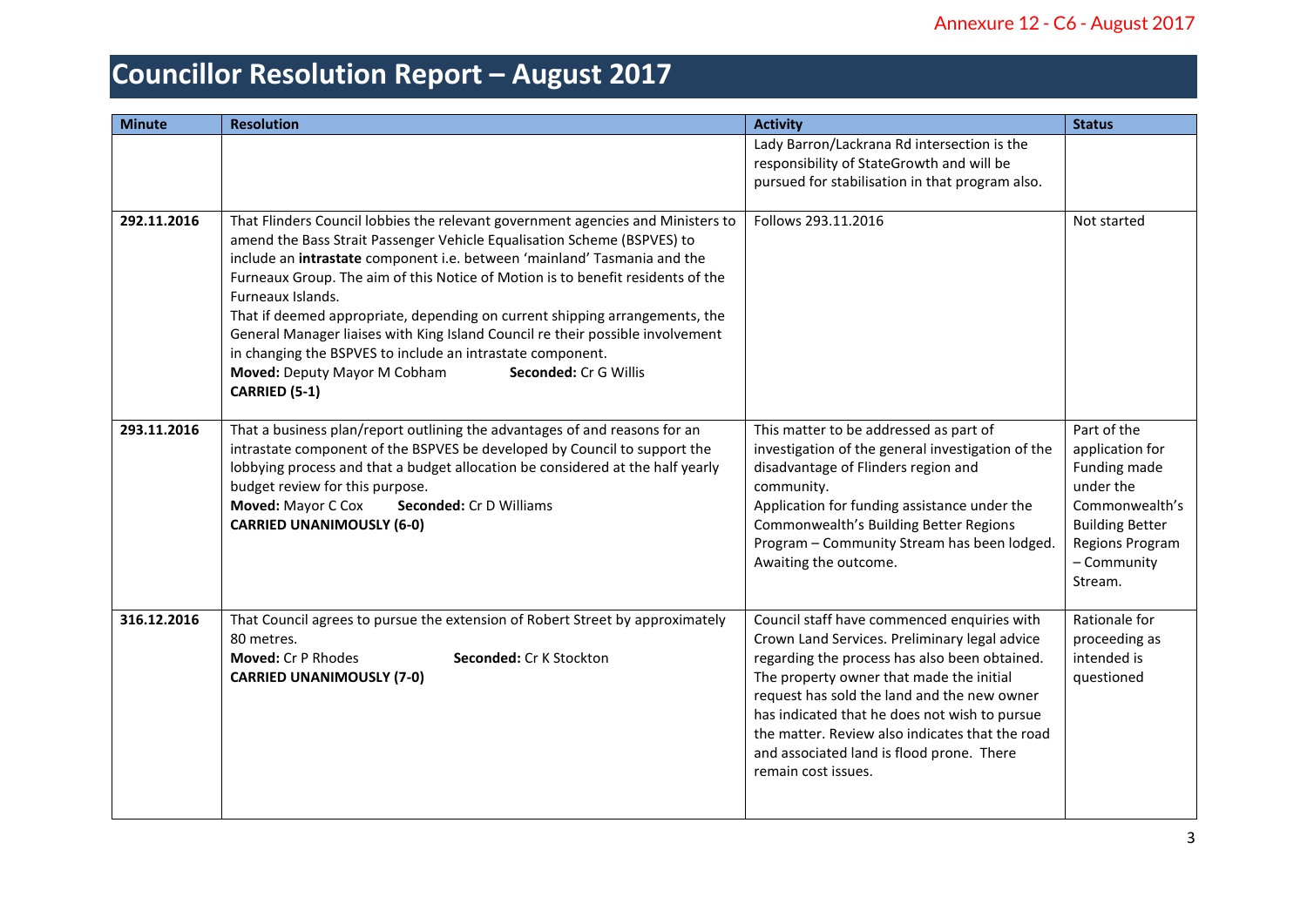| <b>Minute</b> | <b>Resolution</b>                                                                                                                                                                                                                                                                                                                                                                                                                                                                                                                                                                                                                                                                                                                                                                                                                                                                                                                                                                                                               | <b>Activity</b>                                                                                                                                                                                                                                                                                                                             | <b>Status</b>                                                             |
|---------------|---------------------------------------------------------------------------------------------------------------------------------------------------------------------------------------------------------------------------------------------------------------------------------------------------------------------------------------------------------------------------------------------------------------------------------------------------------------------------------------------------------------------------------------------------------------------------------------------------------------------------------------------------------------------------------------------------------------------------------------------------------------------------------------------------------------------------------------------------------------------------------------------------------------------------------------------------------------------------------------------------------------------------------|---------------------------------------------------------------------------------------------------------------------------------------------------------------------------------------------------------------------------------------------------------------------------------------------------------------------------------------------|---------------------------------------------------------------------------|
| 319.12.2016   | 1. That Council actively pursue acquiring a Crown Land lease over the relevant<br>section of land that will allow legal public access of the area that historically<br>has been known as Badger Corner boat ramp.<br>That Council consults with a community "user group" at a one-off on-site<br>2.<br>meeting to be held no later than early February 2017.<br>That Council, via the relevant application process, actively pursues a co-<br>3.<br>funded grant via Marine and Safety Tasmania's (MAST) recreational boating<br>fund prior to 31st March 2017 if possible.<br>That two infrastructure options (basic and enhanced) be costed to inform<br>4.<br>Council of the commitment of the capital funding required and to enable<br>Council to provide confirmation to MAST, in the form of a motion, that it<br>will provide the balance of the capital funding required should Council<br>consider the cost appropriate.<br>Moved: Deputy Mayor M Cobham<br>Seconded: Cr P Rhodes<br><b>CARRIED UNANIMOUSLY (7-0)</b> | A community user group meeting was<br>conducted on site 20 <sup>th</sup> February 2017. The<br>matter was presented to Council for decision at<br>the March Council Meeting where it was<br>agreed to lodge an application. This has now<br>been carried out but the application was<br>ultimately not successful.                          | Item 1 Crown<br>Land access in<br>progress.<br>Items 2 to 4<br>completed. |
| 321.12.2016   | That this meeting resolves:<br>$\sim$ That motion no. 255.10.2016 be withdrawn and<br>$\sim$ That copies of all expense invoices paid by credit card and claims for expense<br>reimbursement submitted by the General Manager beginning at 1 July 2016<br>be provided to the Flinders Council Audit Panel so that it can scrutinise and<br>ensure probity of those claims and<br>$\sim$ That in the future all expense invoices paid by credit card and claims for<br>expense reimbursement submitted by the General Manager be provided to<br>the Flinders Council Audit Panel for review on a quarterly basis and<br>$\sim$ That the Corporate Credit Card Policy of the Council be amended to require<br>that all expense claims by the General Manager be reviewed by the Audit<br>Panel.<br>Moved: Cr G Willis<br>Seconded: Cr K Stockton<br>CARRIED (6-1)                                                                                                                                                                 | The issue was discussed at a meeting of the<br>Audit Panel and a process for review of the<br>expense invoices paid by credit card and claims<br>for expense reimbursement submitted by the<br>General Manager has been agreed.<br>The Corporate Credit Card Policy was adopted<br>by Council at the 20 <sup>th</sup> July Council Meeting. | Complete                                                                  |
| 50.03.2017    | That Council accepts the advice of Council's Audit Panel such that the<br>1.<br>Flinders Council Audit Panel membership be altered so that it be made up<br>of an independent Chairperson who may be from off-island, to include the<br>two current independent members and that the two Councillor members<br>step down from the Panel.                                                                                                                                                                                                                                                                                                                                                                                                                                                                                                                                                                                                                                                                                        | Initial discussions with prospective<br>chairpersons commenced with one expression<br>being received and another being pursued.                                                                                                                                                                                                             | In progress                                                               |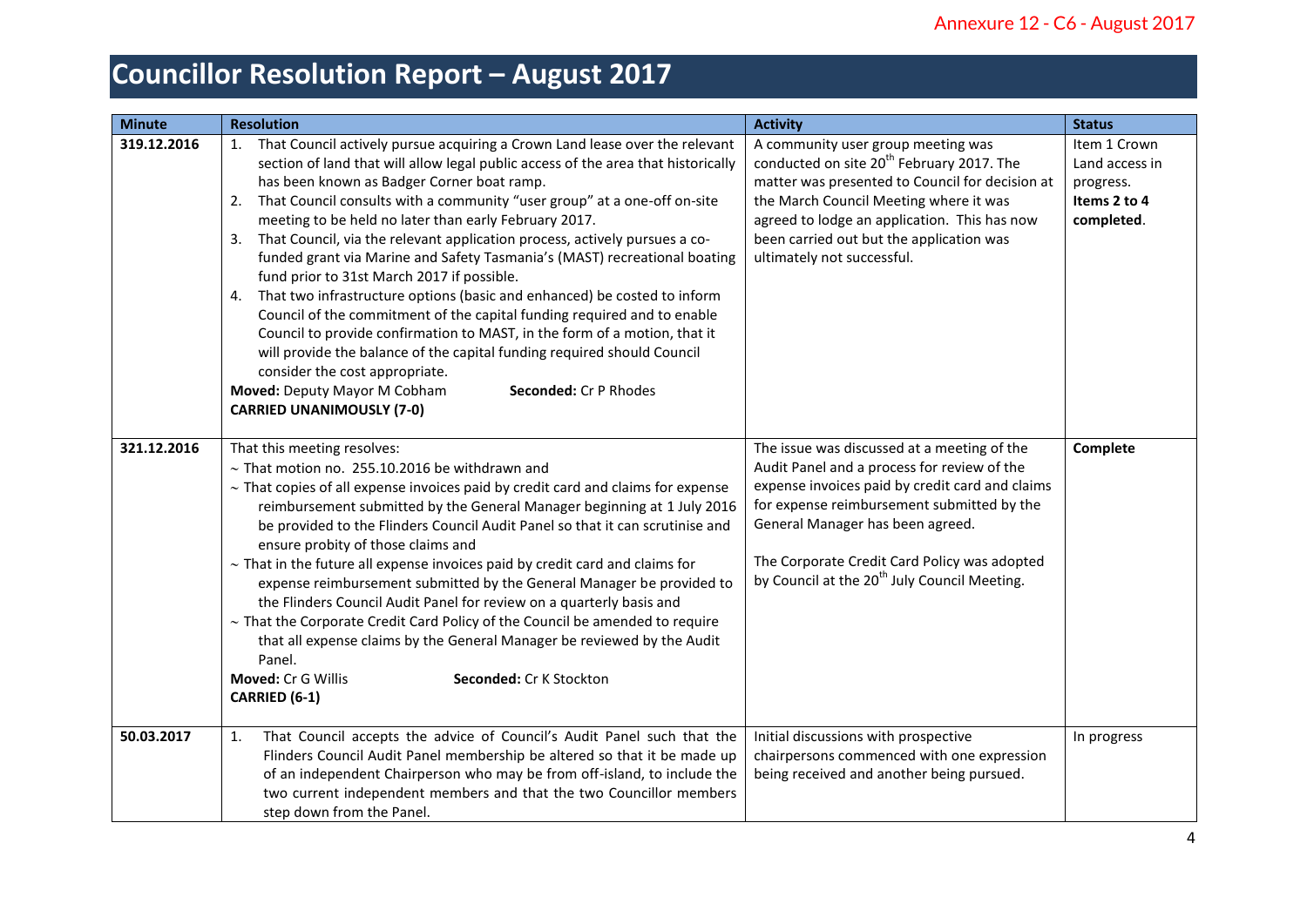| <b>Minute</b> | <b>Resolution</b>                                                                                                                                                                                                                                                                                                                                                                                                                                                                                                                                                                                                                                                                                                                                                                                                                                                                                                                                                                                                                                                                                                                                                                                                                                                                                                                                                                  | <b>Activity</b>                                                                                                                                             | <b>Status</b>                    |
|---------------|------------------------------------------------------------------------------------------------------------------------------------------------------------------------------------------------------------------------------------------------------------------------------------------------------------------------------------------------------------------------------------------------------------------------------------------------------------------------------------------------------------------------------------------------------------------------------------------------------------------------------------------------------------------------------------------------------------------------------------------------------------------------------------------------------------------------------------------------------------------------------------------------------------------------------------------------------------------------------------------------------------------------------------------------------------------------------------------------------------------------------------------------------------------------------------------------------------------------------------------------------------------------------------------------------------------------------------------------------------------------------------|-------------------------------------------------------------------------------------------------------------------------------------------------------------|----------------------------------|
| 58.03.2017    | That any other Councillor except the Mayor has a standing invitation to<br>2.<br>attend any meeting as an observer.<br>That Council authorises the General Manager to seek out suitable<br>3.<br>candidates for presentation to Council for review and decision as a<br>Chairperson.<br>That Council allocates an appropriate budget to support the Panel's work.<br>4.<br>That the Council acknowledges the contribution to the Audit Panel that<br>5.<br>John Dick has made free and gratis and confirms that he remains as Audit<br>Panel Chair until an appointment to the position of Chairperson is made at<br>which time he will revert to an ordinary independent member of the Audit<br>Panel.<br>That Council allocates appropriate secretarial support to assist the Panel in<br>6.<br>its work.<br><b>Moved: Cr K Stockton</b><br>Seconded: Deputy Mayor M Cobham<br><b>CARRIED (5-1)</b><br>That Council:<br>Note the information provided to Councillors;<br>1.<br>Empowers the General Manager's Performance Review Committee to<br>2.<br>consider and recommend to Council a process(s) to undertake the<br>performance review required prior to the end of the 6 month<br>probation period;<br>Requests the General Manager's Performance Review Committee to<br>3.<br>develop performance indicators as referred to in Schedule 3 of the<br>employment contract. | The General Manager's Performance Review<br>Committee has recommended to Council a<br>process for the review, which has been<br>accepted. Refer 84.04.2017. | 1 & 2 complete<br>3. In progress |
|               | Moved: Mayor C Cox<br>Seconded: Cr K Stockton<br><b>CARRIED UNANIMOUSLY (6-0)</b>                                                                                                                                                                                                                                                                                                                                                                                                                                                                                                                                                                                                                                                                                                                                                                                                                                                                                                                                                                                                                                                                                                                                                                                                                                                                                                  |                                                                                                                                                             |                                  |
| 81.04.2017    | That Council strongly considers making an allocation for Professional<br>Development (program for team building) activities in the 2018-19 budget.<br><b>Moved: Cr P Rhodes</b><br>Seconded: Cr K Stockton<br><b>CARRIED UNANIMOUSLY (7-0)</b>                                                                                                                                                                                                                                                                                                                                                                                                                                                                                                                                                                                                                                                                                                                                                                                                                                                                                                                                                                                                                                                                                                                                     | To be kept within the schedule until next<br>elected Council makes a determination.                                                                         | Retain within<br>Schedule        |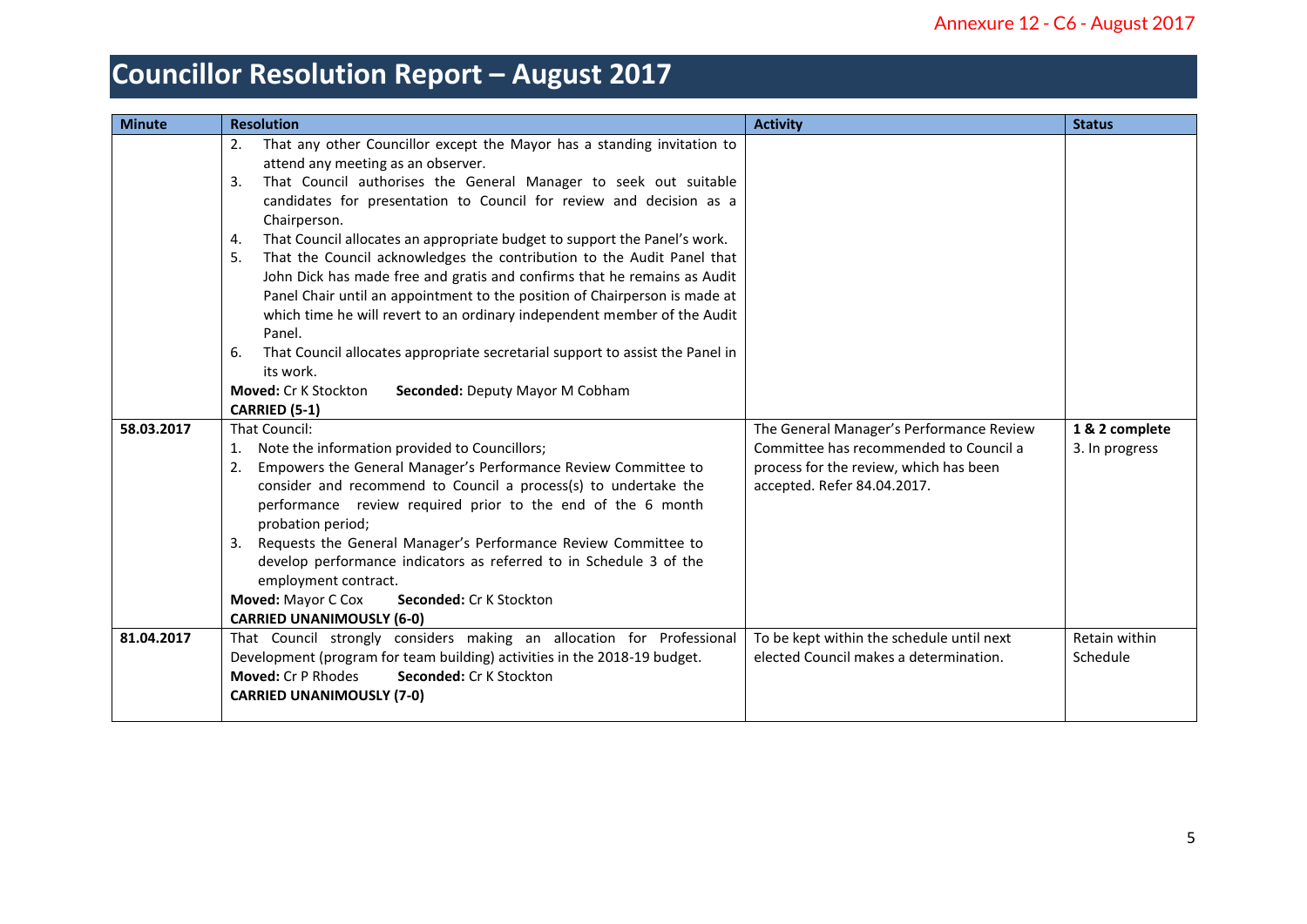| <b>Minute</b> | <b>Resolution</b>                                                                                                                                                                                                                                                                                                                | <b>Activity</b>                                                                        | <b>Status</b> |
|---------------|----------------------------------------------------------------------------------------------------------------------------------------------------------------------------------------------------------------------------------------------------------------------------------------------------------------------------------|----------------------------------------------------------------------------------------|---------------|
| 95.04.2017    | That in light of a council wide revaluation and subject to receiving and reviewing<br>reports on rate comparison using AAV and CV and modelling the effects of a<br>fixed charge Council considers the following changes for the 2017/18 rating<br>year:<br>(a) Abolition of a minimum rate to be replaced by a fixed charge per | The Rates Resolution was adopted at the 20 <sup>th</sup><br>July 2017 Council Meeting. | Complete      |
|               | property assessment;                                                                                                                                                                                                                                                                                                             |                                                                                        |               |
|               | (b) Change from the AAV method of rating to Capital Value method;                                                                                                                                                                                                                                                                |                                                                                        |               |
|               | (c) Remove waste levy as it is currently applied and incorporate this into<br>the fixed charge and foreshadows that there may be a future<br>introduction of a waste levy as a service charge for a kerbside waste<br>collection.                                                                                                |                                                                                        |               |
|               | <b>Moved: Cr G Willis</b><br><b>Seconded: Cr D Williams</b><br><b>CARRIED UNANIMOUSLY (7-0)</b>                                                                                                                                                                                                                                  |                                                                                        |               |
| 96.04.2017    | That as part of the rates modelling for the 2017/18 year, the following aspects<br>be considered:                                                                                                                                                                                                                                | The Rates Resolution was adopted at the 20 <sup>th</sup><br>July 2017 Council Meeting. | Complete      |
|               | (a) Review and introduction of differential rates per specific land use<br>categories;                                                                                                                                                                                                                                           |                                                                                        |               |
|               | (b) Review and introduction of differential rates per specific locations for<br>each island in the Furneaux Group and other locations that Council<br>considers appropriate;                                                                                                                                                     |                                                                                        |               |
|               | Endeavour to ensure that the entire amount of any increase in rates<br>associated with natural growth is delivered through rates modelling;<br>and                                                                                                                                                                               |                                                                                        |               |
|               | Review and benchmark our current level of rating.                                                                                                                                                                                                                                                                                |                                                                                        |               |
|               | <b>Moved: Cr P Rhodes</b><br>Seconded: Deputy Mayor M Cobham<br><b>CARRIED UNANIMOUSLY (7-0)</b>                                                                                                                                                                                                                                 |                                                                                        |               |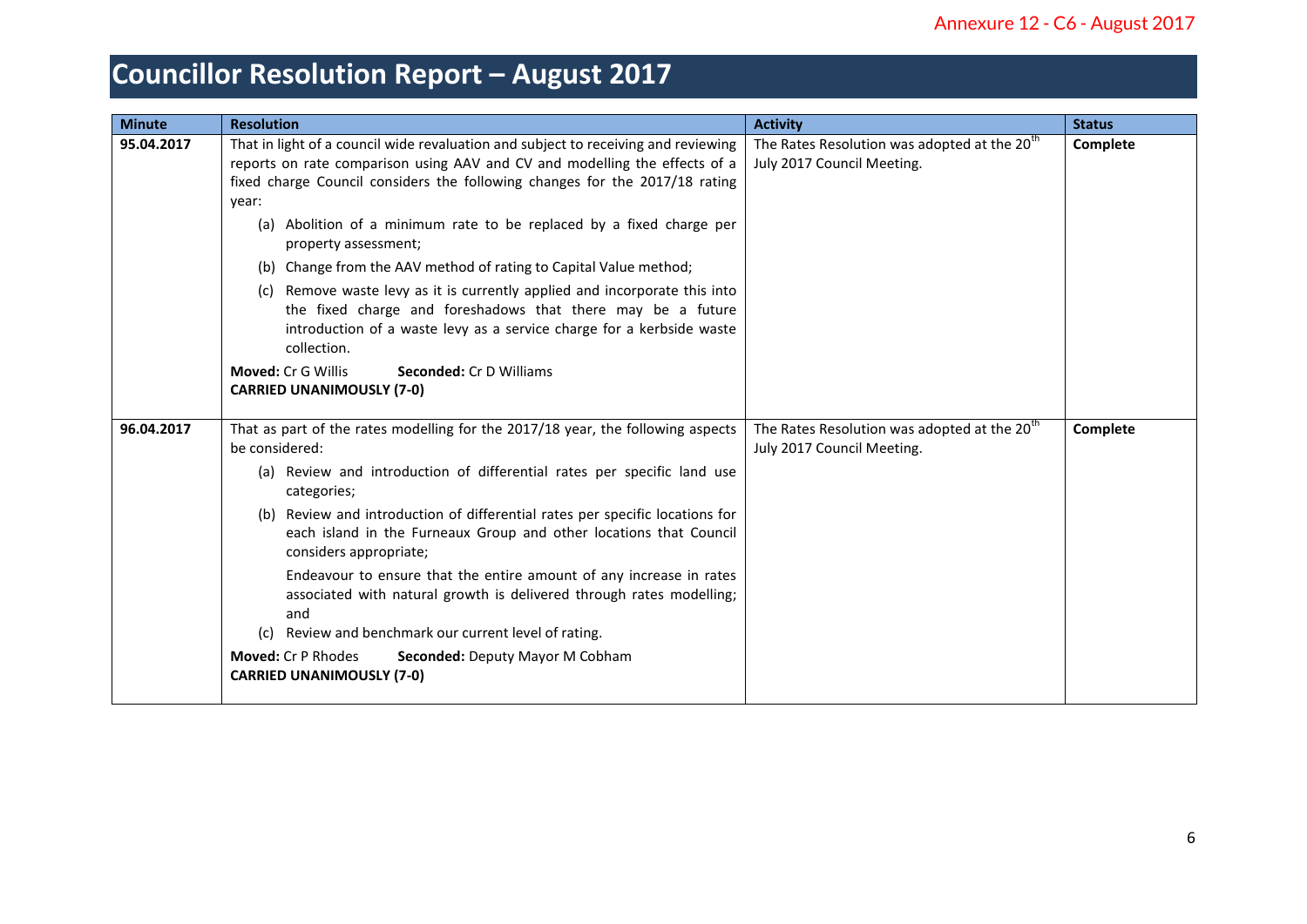| <b>Minute</b> | <b>Resolution</b>                                                                                                                                                                                                                                                                                                                                                                                                                                                                                                                                                                   | <b>Activity</b>                                                                                                                                                              | <b>Status</b> |
|---------------|-------------------------------------------------------------------------------------------------------------------------------------------------------------------------------------------------------------------------------------------------------------------------------------------------------------------------------------------------------------------------------------------------------------------------------------------------------------------------------------------------------------------------------------------------------------------------------------|------------------------------------------------------------------------------------------------------------------------------------------------------------------------------|---------------|
| 119.05.2017   | Moved: Mayor C Cox Seconded: Cr D Williams<br>That the Credit Card Policy with the following changes be accepted to lay on the<br>table for 28 days for public comment:<br>the inclusion of the changes emailed to Councillors by Mayor Cox on<br>$\bullet$<br>$17^{th}$ May 2017;<br>the addition that all expense claims by the General Manager will be<br>reviewed by the Flinders Council Audit Panel; and<br>the words 'as endorsed by Council' be inserted after the words 'Credit<br>Card Procedure' under the heading 'Issue of Cards'.<br><b>CARRIED UNANIMOUSLY (6-0)</b> | The policy was adopted at the 20 <sup>th</sup> July Council<br>Meeting.                                                                                                      | In progress   |
| 147.06.2017   | Moved: Cr G Willis<br>Seconded: Deputy Mayor M Cobham<br>That Council adopts the Related Party Disclosure Policy and Procedure as<br>amended at this meeting and allows it to lay on the table for 28 days for public<br>comment.<br><b>CARRIED UNANIMOUSLY (7-0)</b>                                                                                                                                                                                                                                                                                                               | The Policy was available for public comment<br>until 20 July with no submissions received. It<br>will be formally adopted at the 17 <sup>th</sup> August<br>Council Meeting. | In progress   |
| 155.06.2017   | Moved: Cr G Willis<br>Seconded: Cr K Stockton<br>That Council appoints the successful Early Contractor Involvement respondent<br>(ToxFree now JJ Richards) to carry out 'stage 2' of the waste management<br>project and through direct negotiations authorise the General Manager to<br>present to Council for consideration a final tender that meets Council's long<br>term waste management objectives.<br><b>CARRIED UNANIMOUSLY (6-0)</b>                                                                                                                                     | Refer 247.10.2016. Additional financial<br>information being obtained before resolution<br>actioned.                                                                         | Not started   |
| 174.07.2017   | <b>Moved: Cr D Williams</b><br>Seconded: Deputy Mayor M Cobham<br>That Council agrees to re-invest interest as and when it falls due and also adopts<br>the revised Investment Policy and allows it to lie on the table for 28 days.<br><b>CARRIED UNANIMOUSLY (6-0)</b>                                                                                                                                                                                                                                                                                                            | The Investment Policy has been made available<br>for public comment until 31 <sup>st</sup> August 2017.                                                                      | In Progress   |